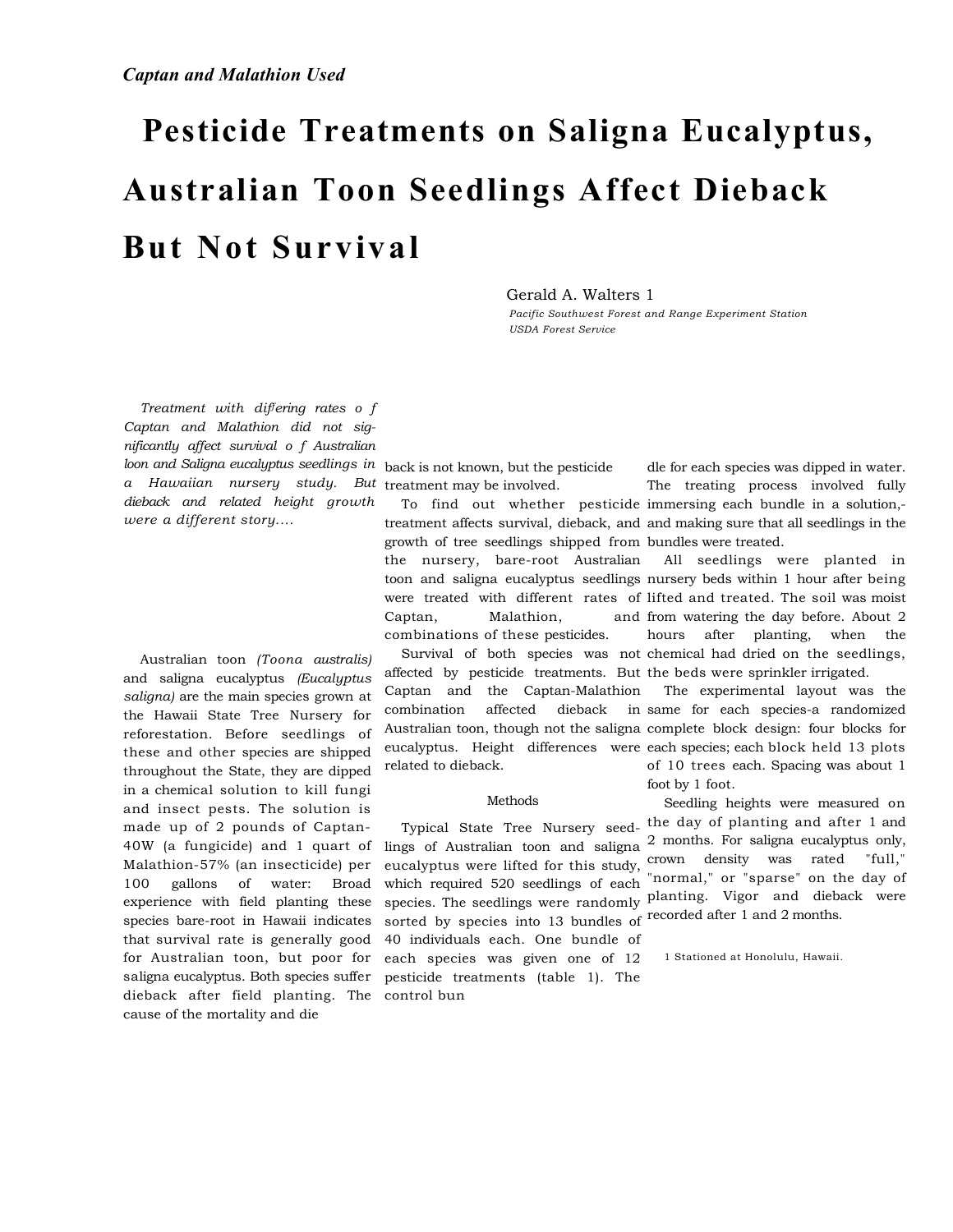#### **Results and Discussion**

### *Australian Toon*

*Survival-Seedling* survival was *not*  affected by the pesticide applicationsonly 1 seedling of the 520 seedlings planted died (Table 1).

*Dieback-An* overall average of 35 percent of the seedlings treated with Captan, Malathion, or Captan-Malathion pesticides died back, 15 percent more than the control seedlings. The number of seedlings which died back varied significantly (1 percent level of statistical significance) among the different pesticide treatments, but this difference was not from the control group. related to concentration (table 1).

The Captan treatments-as a groupcaused the most dieback, averaging 41 percent. Dieback var

ied with different Captan treatments Dieback ranged from 10 percent for (table 1). The number of stems which seedlings given 1/4x concentration to died back was significantly (5 percent 62 percent for seedlings given the 2x level) greater for the standard (x) concentration-a significant difference concentration than for the other (1 percent level). Dieback percentage concentrations. Differences among the for the standard  $(x)$  and the  $1/2x$  $2x$ ,  $1/x$ , and  $1/x$  concentrations were concentration was about midway benot significant.

seedlings treated with Malathion died back, with little variation between treatments. However, none of the Malathion treatments resulted in significantly different seedling dieback combination was greater than that of

The Captan-Malathion treatments separately).

An average of 28 percent of the concentrations. Combining Captan tween that for the 1/4x and the 2x and Malathion appeared to have an additive effect only at the 2x concentrations-where the effect of the either pesticide individually.

caused dieback in 37 percent of the concentration of pesticide applied were seedlings (about midway between the not related. Some seedlings died effects of Captan and Malathion used almost back to ground level; others Extent of dieback on a stem and the died back only slightly before new growth began. Once

TABLE 1.-Survival, height differences, and dieback of Australian toon and saligna eucalyptus seedlings 2 months after being dipped in pesticide solutions and planted

|                          | Australian toon |                   |                                               |    |                   | Saligna eucalyptus |    |                                 |    |
|--------------------------|-----------------|-------------------|-----------------------------------------------|----|-------------------|--------------------|----|---------------------------------|----|
| Pesticide                | Seedling        | Height<br>differ- | Seedling Seedling                             |    | Height<br>differ- | Seedling           |    | Crown density <sup>2</sup>      |    |
| treatment <sup>1</sup>   | survival        | ence              | dieback survival                              |    | ence              |                    |    | dieback Full   Average   Sparse |    |
|                          | (Percent)       |                   | $(Inches)   (Percent)   (Percent)   (Inches)$ |    |                   |                    |    | $-(Percent)$ $-$                |    |
|                          | 100             | $-0.5$            | 45                                            | 40 | 6                 | 56                 | 45 | 40                              | 15 |
|                          | 100             | $-2.0$            | 53                                            | 12 | 3                 | 80                 | 20 | 48                              | 32 |
|                          | 100             | $-0.9$            | 25                                            | 25 | 2                 | 90                 | 35 | 38                              | 27 |
|                          | 100             | $-1.5$            | 40                                            | 12 | 3                 | 11 OO              | 25 | 38                              | 37 |
|                          | 100             | $-0.6$            | 22                                            | 22 | 4                 | 78                 | 35 | 35                              | 30 |
|                          | 100             | $-0.2$            | 30                                            | 10 | 5                 | 75                 | 8  | 35                              | 57 |
|                          | 100             | $-0.5$            | 35                                            | 30 | 6                 | 83                 | 35 | 45                              | 20 |
|                          | 100             | $-1.0$            | 25                                            | 25 | 3                 | 100                | 38 | 32                              | 30 |
| Captan-Malathion 2x      | 100             | $-2.2$            | 62                                            | 28 | 2                 | 91                 | 10 | 40                              | 50 |
| Captan-Malathion x       | 100             | $-1.2$            | 40                                            | 10 | 3                 | 75                 | 10 | 50                              | 40 |
| Captan-Malathion $1/2$ x | 100             | $-1.4$            | 38                                            | 28 | 3                 | 81                 | 48 | 35                              | 17 |
| Captan-Malathion $1/4x$  | 100             | $-0.2$            | 10                                            | 8  | 6                 | 100                | 22 | 48                              | 30 |
| Control <sup>s</sup>     | 98              | $-0.3$            | 20                                            | 20 | $\overline{2}$    | 100                | 13 | 55                              | 32 |

 $x =$  standard concentration of the fungicide Captan

 $(2 \text{ lbs.}/100 \text{ gal. water})$  or of the insecticide

<sup>2</sup> At time of planting.

<sup>3</sup> Dipping in water only.

Malathion (1 qt./100 gal. water).